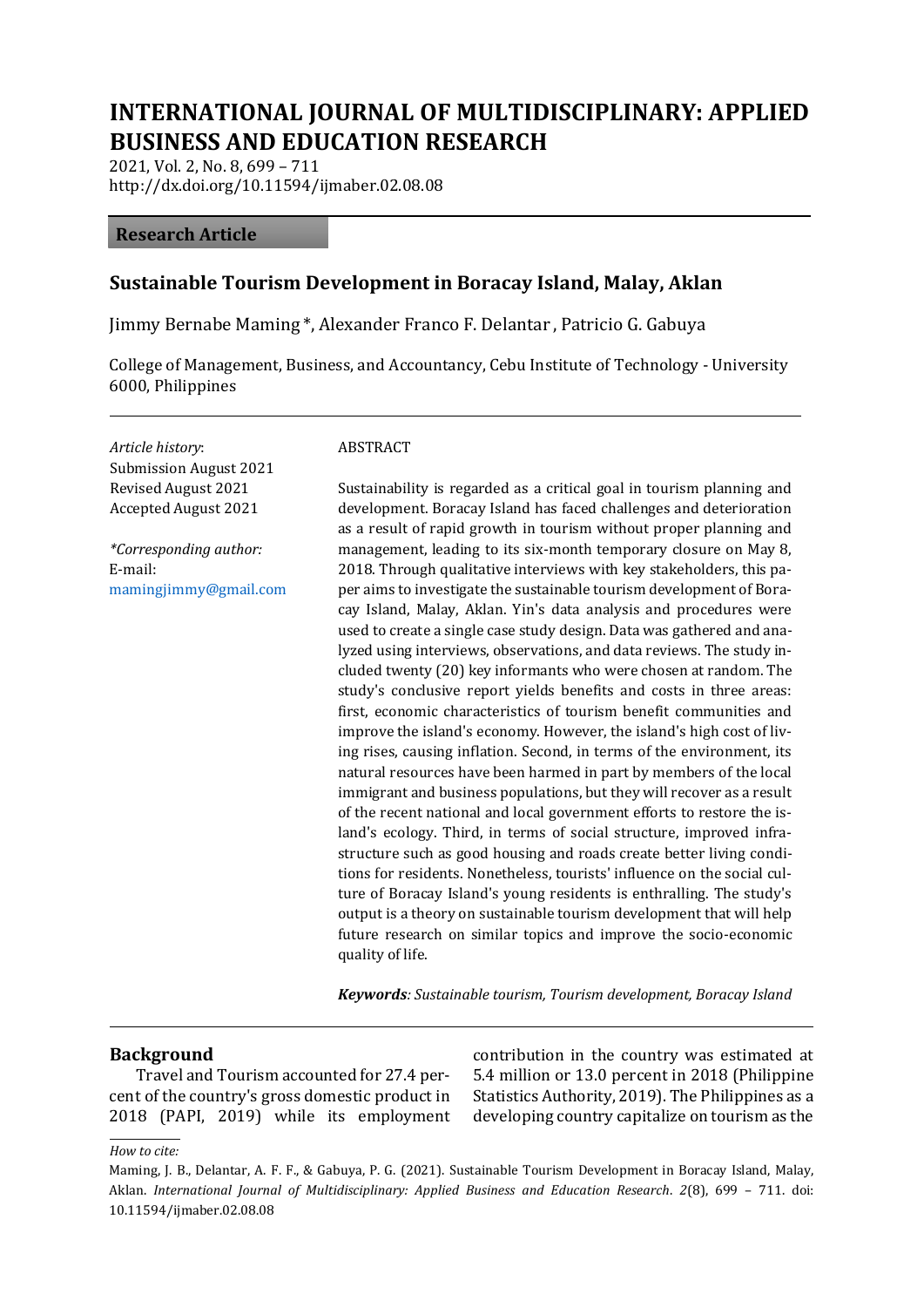vehicle in bridging the gap between poverty and progress. The industry has been growing over the years that impacted the lives of many Filipinos through the livelihood and opportunities it created. In the Philippines, Boracay Island is blessed by the growth of the tourism industry. This dumbbell shaped-like island is considered as the gem of tourism not only in the Philippines but also in the world (Limates, 2013). For centuries the island had been in obscurity. The backpackers discovered its grandeurs that resulted in sporadic mass tourism development that tolls on the environment. Boracay Island reached an all-time high, spiraling trend in the influx of tourists from 1.4 million in 2014 to 2 million in 2017. Due to the rising desire to cater to the island's growing tourist population, company owners failed to observe environmental laws, resulting in pollution and degradation (DENR-ERDB, 2018). Efforts had been made in the past to remedy these difficulties.

President Ferdinand E. Marcos issued Proclamation No. 1801 proclaiming various islands, coves, and peninsulas in the Philippines. During this time, no development or construction projects of any kind were permitted within the zones without the President's prior approval, based on the recommendation of the Philippine Tourism Authority. Along with this, a Letter of Instructions No. 1298 establishes the Inter-Agency Committee with the Philippine Tourism Authority to regulate undesirable activities such as drug use, prostitution, illegal shell and coral gathering, and other illegal acts, as well as to preserve the island's pristine beauty and natural attractions. President Joseph E. Estrada issued Executive Order No. 6, establishing the Aklan Provincial Tourism Special Development Project Task Force (APT) upon his election. Reversing the situation by transforming Boracay Island into a beautiful and sustainable green tourism island destination that specializes in the rapidly growing ecotourism market necessitates an honest assessment of the issues. The entire world was shocked when, on February 9, 2018, President Rodrigo Roa Duterte declared Boracay Island a "Cesspool" and closed it to tourists for six months under Executive Order No. 53, s. 2018 for rehabilitation and reversal of its degradation

# **Aims of the Study**

This paper aims to explore the sustainable tourism development of Boracay Island, Malay, Aklan. Specifically, it sought to answer the following sub-problems:

- 1. What are the experiences of the key informants relative to the ongoing sustainable tourism development in Boracay Island in terms of Infrastructure; Economic; Environment; Governance; and Socio-cultural aspects?;
- 2. How do the stakeholders or key informants react to the government programs on the rehabilitation of Boracay Island in terms of infrastructure, economic, environmental, governance, and socio-cultural aspects?;
- 3. What are the effects of the ongoing rehabilitation of Boracay Island on the stakeholders?;
- 4. What are the gaps and challenges in sustainable tourism development in Boracay Island?;
- 5. What are the other perceived factors that can further facilitate the sustainable tourism development of Boracay Island; and
- 6. What new theory for sustainable tourism development for Boracay Island may be proposed based on the findings of the study?

# **Methods**

This study used a single case study method with a qualitative analysis to investigate data from key informants' experiences with sustainable tourism development on Boracay Island. According to Creswell (2007), qualitative research is not meant to be generalizable. The use of purposive sampling reduces the findings' generalizability. He also revealed that qualitative research prioritizes the experiences of a few people to assume components of a phenomenon involving many people. In this study, the researcher concluded that, while generalization is not applicable, the reality of interest resides in the key informants. Furthermore, when: a) the firm answers the questions "how" and "why"; b) the behavior of the subjects being studied cannot be manipulated; c) we want to cover the contextual conditions of the phenom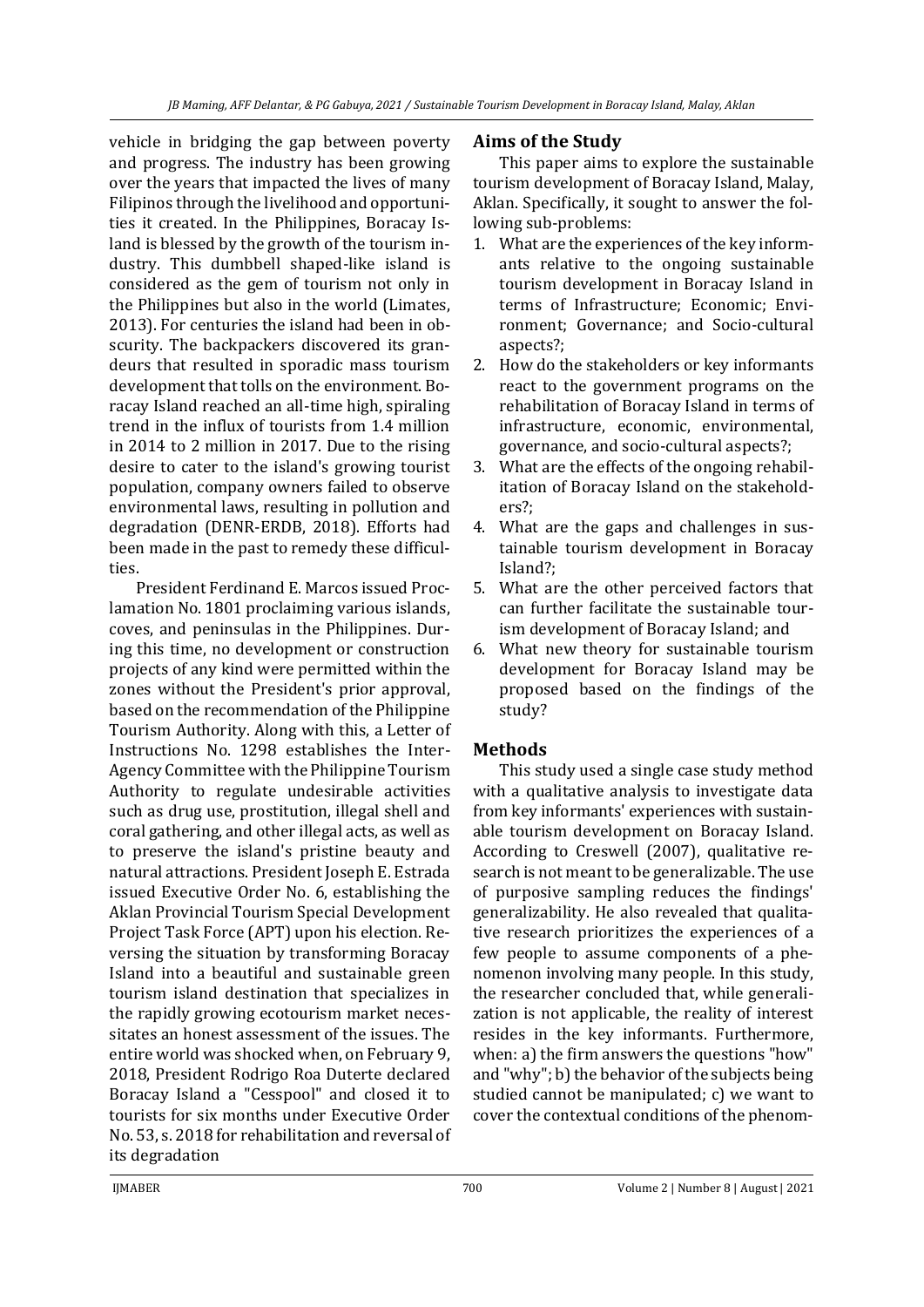enon relevant to the study; or d) the boundaries of the circumstance and the phenomenon are not clear (Yin, 2003).

A case study, according to Creswell and Poth (2018), is an existing reality as a human being, a small group, an association, or an enterprise that allows the researcher to investigate the lived experiences of individuals or organizations, from less intricate to intricate interventions, interactions, activities, and a group of people (Yin, 2003). As a result, it is frequently known that case study is a flexible type of qualitative investigation best suited for a broad and thorough analysis of intricate issues in context (phenomenon, event, situation, organization, program, individual, or group) where periphery among context and issue is ambiguous and covers various factors (Creswell, 2014; Flyvbjerg, 2011; Merriam, 2009; Simons, 2009; Stake, 2006; Yin, 2014). The ongoing Boracay Island Government Rehabilitation Program for tourism development and sustainability is used as a case study in this study. The Boracay Inter-Agency Task Force, Boracay Island residents, tourism industry practitioners, associations, media, local and foreign tourists, and academia comprise the study's bounded system.

# *Research Philosophy*

Researchers' ontological positions are subjective and based on an interpretivist epistemology. The goal of the interpretivist paradigm is to comprehend the subjective world of human experience (Guba & Linclon, 1989).

#### *Research Setting*

The case study was conducted on Boracay Island in Malay, Aklan, from November 2019 to February 2020. The island is located in the Western Visayas Region, northwest of Panay. Boracay Island has a land area of 1,006.64 hectares and is shaped like a boot. This island is 7 kilometers tall and 500 meters wide. From hundreds of years of obscurity, the island has been known to tourists that resulted in sporadic growth and development. Its panoramic view brought the local and international tourists to mesmerize with its grandeur. The island significantly contributed to the area of the economy not only in Aklan but in the country.

### *Key Informants and Sampling*

The study's key informants included the TIEZA Chief Regulator, the Resident Engineer of the DPWH, the General Manager of Hotel and Restaurant, the Head of the DTI – Aklan, the Undersecretary of the Department of Tourism, the President of the Boracay Water Sports Association, an Australian tourist, the Deputy Ground Commander of the National Task Force, the CENRO Officer of the DENR – CENRO Boracay, the Chairman of the Boracay Foundation, and Local Tourist from Manila, Principal and ICT District Coordinator of Malay, Aklan, Manager/News Anchor of YES FM Boracay, Assistant Principal and Boracay Island Resident, Former PNP Chief, Head of Municipal Social Welfare and Development, Chair on Tourism and Environment of Sangguniang Bayan in LGU-Malay, Head of Municipal Planning Development Office, and Member of Manocmanoc Barangay Council. To gather the necessary information for the case study, purposeful sampling was used. The researchers choose individuals and locations for the study based on purposeful information and understanding of the research problem and phenomenon being studied (Creswell and Poth, 2018). Trochim, Donnelly, and Arora (2016) concluded that purposive sampling is dependent on the type of participants that a researcher seeks. It is used to describe a specific type of person. The Boracay Inter-Agency Task Force, Boracay Island locals/residents, tourism and hospitality practitioners, associations, media, local and foreign tourists, and academe were the study's informants. The participants were chosen using the following criteria: President Rodrigo R. Duterte's Executive Order No. 53 series, issued on May 8, 2018, specifies the composition of the Boracay Inter-Agency Task Force. Boracay Island residents/locals for at least 5-15 years. Age at most 65 years old; Actively engaged in any private business and non-governmental organizations on Boracay Island; Member of the local media practicing on Boracay Island; Local and foreign tourists visiting Boracay Island and held the position in the academe on the island.

#### *Data Gathering Instrument*

The main data collection instrument in this study was an interview guide, specifically a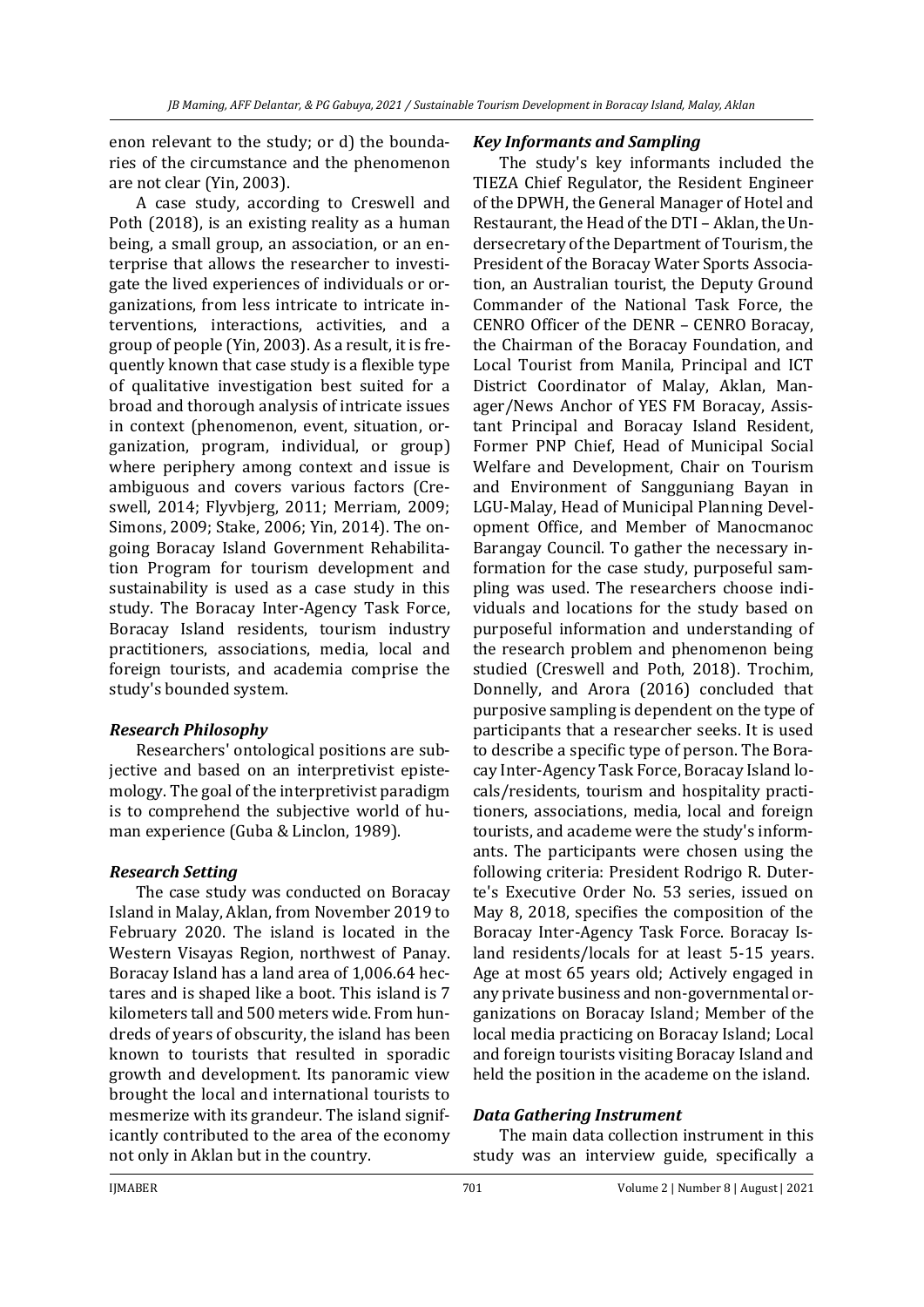semi-structured interview guide containing questions to be asked of key informants. This aided the researcher in directing the communication toward the topic and issues that he wished to discuss. The interview schedule or interview guide was tested and validated by two (2) experts on Boracay Island, who also happened to be the study's key informants, and have a reliability level of 3.15. The approved domains of inquiry were used to construct and draft the interview guide.

According to Aurini, Heath, and Howells (2016), interviews, as an investigative tool, allow a researcher to delve deeper into ideas and gain a better understanding of the participants' points of view. The researchers utilized the semi-structured open-ended interview guide. To ensure its privacy, interviews were conducted in a bias-free environment for 30-45 minutes, depending on the appointment given by each participant. Furthermore, document analysis was a useful tool used during the triangulation with key informant interviews. Denzin, as cited in Aurini et al. (2016), triangulation as a data collection method "means combining methods such as interviewing, surveys, and observation across times and places to offer multiple perspectives" (p. 64). The Boracay Environmental Master Plan (BEMP), Boracay Island Comprehensive Land Use Plan Volume I and 2, the Tourism Master Plan crafted by Pelino Palafox, and the Medium Term Boracay Action Plan were used to deepen and provide more information about tourism development and sustainability of Boracay Island.

# *Procedures of Data Collection*

Before the conduct of the study, the researchers obtained permission from the Dean of the Center for Advanced Studies, the Office of the Municipal Mayor of Malay, Aklan, the Office of the Deputy Ground Commander of the Boracay Inter-Agency Task Force, and the various offices of participants. Following that, the researchers collect the data using the interview guide.

First and foremost, the key informants were given the interview guide and they were given ample time to read and re-read the instrument. The researchers read and explained the purpose of the interview to the key

informants. The researchers determined a hypothetical number of key informants; however, when the researcher felt that the answers were nearly identical, the researcher stopped the interview process, indicating that the saturation point had been reached. As a result, once the researcher had reached saturation, there was no need to interview any more informants. The interview lasted between 30 and 45 minutes, depending on how quickly the key informants responded to each question. The interview was conducted at the preferred time of the key informants in a biased-free environment. The participants were encouraged to speak freely and to express their opinions without coercion or pressure from the researchers. For the participants to provide their detailed narratives, an open-ended question self-made constructed semi-structured interview guide was used. As a result of their responses, the researchers were able to delve deeper by asking probing questions as a means of follow-up. Furthermore, the researchers assessed using basic skills such as observation and questioning. After each interview, the researchers reminded the participants of the need for a second contact with them to discuss the study findings and ensure that these findings reflect their perspectives.

A recorder was used during the interviews, and each interview was held outside the informants' homes to avoid apprehension. Only the researchers had access to the recordings. The recordings were destroyed once the necessary information had been gathered, transcribed, coded, clustered, and themed to ensure the confidentiality of each interview. The analysis and interpretation came next. There are four compelling reasons why this study's primary data source will be interviewed. First, qualitative interviews are appropriate when "studying people's understanding of meaning in their lived world" (Kvale, 1996, p. 105). Second, when the purpose of the interview was to learn what was in and on someone else's mind, "We interview people to find out from them, those things we can't observe" (Patton, 1987, p. 196). Third, qualitative interviews generated detailed descriptions of the subject under investigation, allowing readers to make informed decisions about the study's applicability (Merriam, 2002). Finally, the interview allowed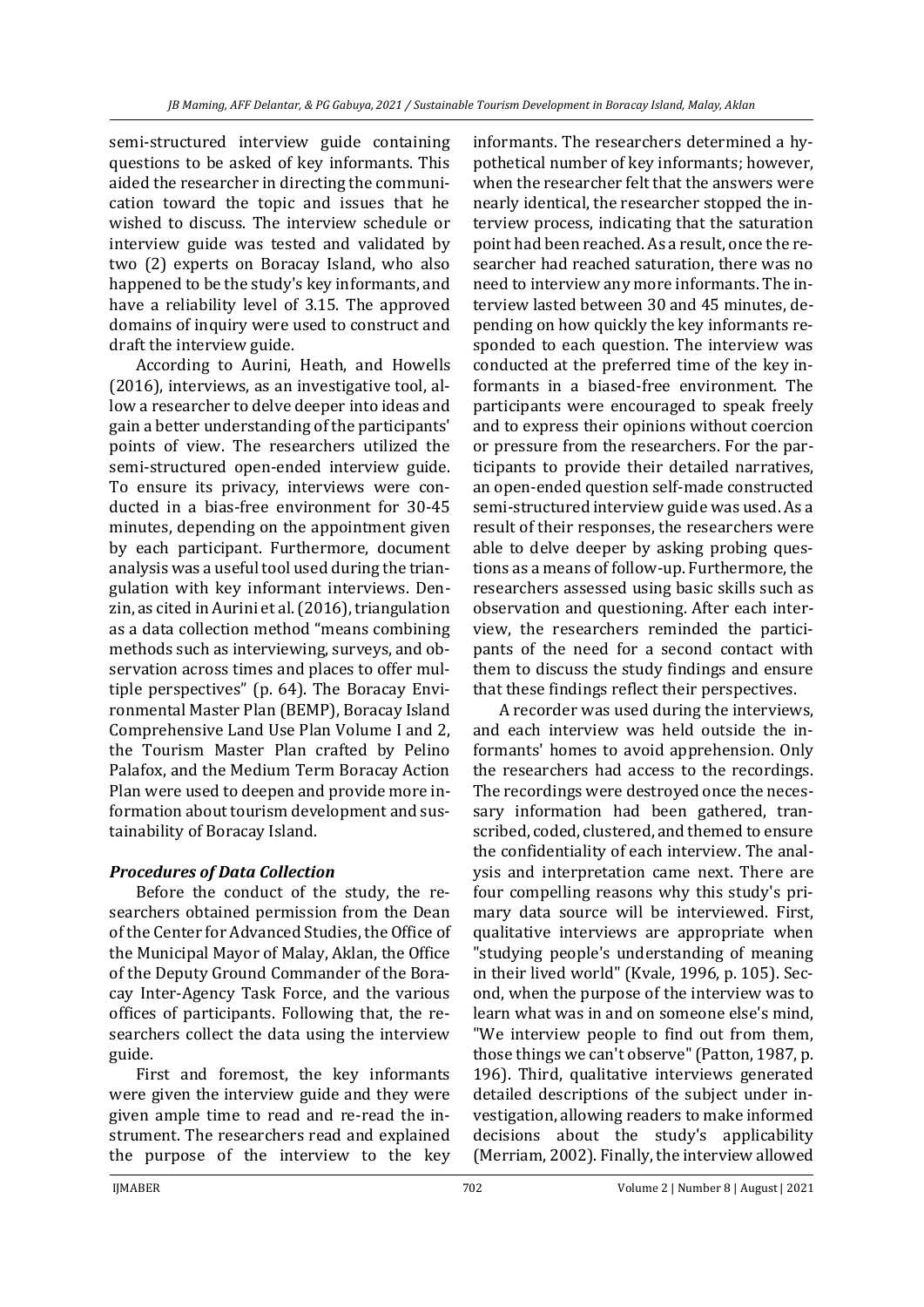for the triangulation of information obtained from other sources, increasing the credibility of the study findings (Emerson, Fretz, & Shaw, 1995; Merriam, 2002; Stake, 1995).

**Documents Review.** In this study, interviews were the primary method of data collection, with additional information gathered and reviewed in archives. Documents were reviewed to clarify or substantiate the statements of participants (Glaser & Strauss, 1967), as well as to provide a detailed description of the case (Esterberg, 2002; Merriam, 2002). Executive Order No. 53; Medium-Term Boracay Action Plan 2018-2022; Comprehensive Land Use Plan of LGU-Malay; Malay, Aklan Public-Private Partnership (PPP) Code; Reports from DENR – Command Center Boracay Island; and Master Plan for Boracay Tourism prepared by Architect Felino "Jun" Palafox and Associates were reviewed.

**Data Sources.** The use of multiple data sources is a distinguishing feature of case study research, a strategy that also improves data credibility (Patton, 1990; Yin, 2003). Documentation, archival records, interviews, physical artifacts, direct observations, and participant-observation were all used as data sources in this study. In contrast to other qualitative approaches, case study research allows investigators to collect and integrate quantitative survey data, allowing for a more holistic understanding of the phenomenon being studied. Data from these various sources are then converged in the analysis process rather than handled individually in the case study. Each data source is a piece of the "puzzle," and each piece contributes to the researcher's overall understanding of the phenomenon. As the various strands of data are braided together to promote a better understanding of the case, this convergence strengthens the findings. Although the opportunity to collect data from various sources is extremely appealing due to the rigor associated with this approach, there are also risks. One of them is the collection of massive amounts of data that must be managed and analyzed. Often, researchers become "lost" in the data. A computerized database is used to organize and manage the massive amount of data to bring some order to the data collection.

**Data Analysis and Interpretations.** The type of analysis that will be used will be determined by the type of case study. Yin (2003) provides a brief overview of five analysis techniques: pattern matching, linking data to propositions, explanation building, time-series analysis, logic models, and cross-case synthesis. Stake (2006), on the other hand, defines categorical aggregation and direct interpretation as types of analysis. This study employs Yin's (2003) pattern matching by comparing the two patterns to see if they match (i.e., are the same) or do not match (i.e., that they differ). Pattern matching is the central procedure of theory testing with cases. This testing entails comparing an "observed pattern" (a pattern of measured values) to an "expected pattern" (a hypothesis) and determining whether these patterns match (resulting in hypothesis confirmation) or do not match (resulting in a disconfirmation). The expected pattern must be precisely specified before the matching takes place (as opposed to pattern recognition, which is a procedure by which theory is built).

By pointing out two main types of pattern matching in theory testing, Robert Yin (2003) revealed that pattern matching is the most ideal systematic approach in case study research, (a) the pattern in a non-equivalent dependent variables design (in which the initially predicted value must be found for each element of a pattern of dependent variables) and (b) the pattern in a non-equivalent independent variables design (in which the initially predicted value must be found for each element of a pattern of independent variables). A pattern derived from a typological or configurational theory in management is an example of the latter. Yin goes on to say that pattern matching in the design of the dependent variable should be rigorous, especially if the hypothesis is disproven, even if only one variable of the pattern fails to behave as predicted. He does, however, recommend a different approach for the design of the independent variable. Yin emphasized that different expected patterns of independent variables should be developed, each based on a different and mutually exclusive ("rival") theory, and that the case study's goal would be to determine which of the rival patterns has the greatest overlap with the observed one.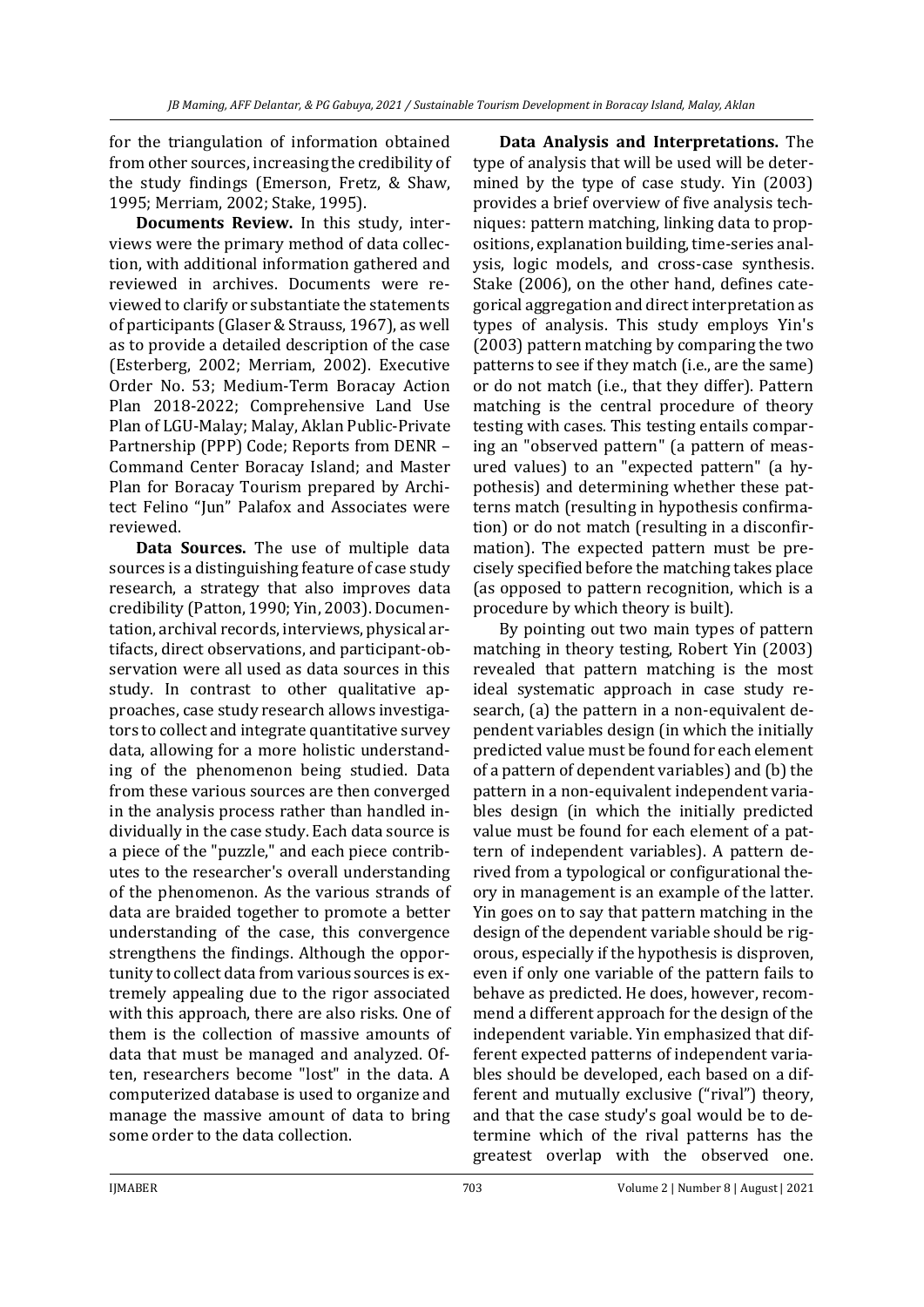Another complication in this approach is that Yin provides some examples in which the rival pattern does not represent a real (theoretical) explanation but rather a version of a null hypothesis.

According to Esterberg (2002), the researcher should become acquainted with data, with the primary goal of immersing oneself in interview transcripts being to load up the researcher's memory with the collected data. Creswell's (2009) Six Steps Data Analysis Process was used in this study. Although these steps are described in a linear order, Creswell described data analysis as "an interactive practice." That is, following these steps has a recursive element to it. The procedure is more than just a static, but linear, order of analysis:

Step 1: Compile and organize the data for analysis. At this point, the researcher went over the interview audiotapes and converted them into word document transcripts.

Step 2: Go over the data. Throughout this process, the researcher began to familiarize himself with the collected data by reflecting on the overall meaning of the narratives to gain a general sense of the information and ideas that the participants would convey.

Step 3: Begin a detailed analysis of the coding process. Creswell's procedure of organizing the material into segments by taking the text data and segmenting sentences into categories was followed. The researcher labeled those categories with terms based on the actual language from the informants.

Step 4: Using the coding process, create a description of the setting or people, as well as data analysis categories. This process was used by the researchers to generate codes for the descriptions, which led to the generalization of a small number of categories or themes. The themes that emerged and were gathered from the various cases into a general description for this bounded case were then examined.

Step 5: Plan how the themes' descriptions will be represented in the qualitative narrative. The researchers weaved the emergent themes into narrative passages so that the findings flowed logically from the responses of the participants.

Step 6: Interpret the data's meaning. Creswell recognizes that a researchers'

background is just as important as researchers' adherence to a theoretical lens in the meaningmaking process. During the interpretation process, the main researcher's experiences as a Boracay Island resident, a former employee of the hospitality industry in Boracay Island, and currently the Local Economic Investments Promotion (LEIPO) Officer of LGU - Malay, Aklan, who has jurisdiction over Boracay Island, informed of any understanding of the participants' stories, as well as to convey the participants' perspectives. The emphasis was on what they were saying, the conclusions they reached, and their plans for future practice. The themes that emerged from this study are directly related to the researcher's awareness of the healthy tension between the researcher's own biases and the meaning-making processes of the participants. About the document analysis, a separate discussion would support the tourism development phenomenon and how it can be sustainable.

# *Research Ethics*

**Protection of human rights.** The ethical principles were used and guided by the researchers at all times throughout the study. Respect for persons, beneficence, and justice were three basic principles that served as a guiding light for the researcher throughout this research. To show respect, the researchers treated the individuals as autonomous and provided them with the highest level of protection. When it comes to beneficence, ethics is always demonstrated to the participants by ensuring their overall well-being. Finally, the principle of justice was applied to the key informants by observing the principle of "fairness in distribution" or "what is deserved." To further promote justice, the following things were observed: (a) an equal share for each person, (b) a share for each person based on individual need, (c) a share for each person based on individual effort, (d) a share for each person based on societal contribution, and (e) a share for each person based on merit.

**Risk-benefit assessment.** In the conduct of the study, the researchers acknowledge that there are risks as well as benefits that accrue to the participants in the study. Foremost, the participants have likely experienced the loss of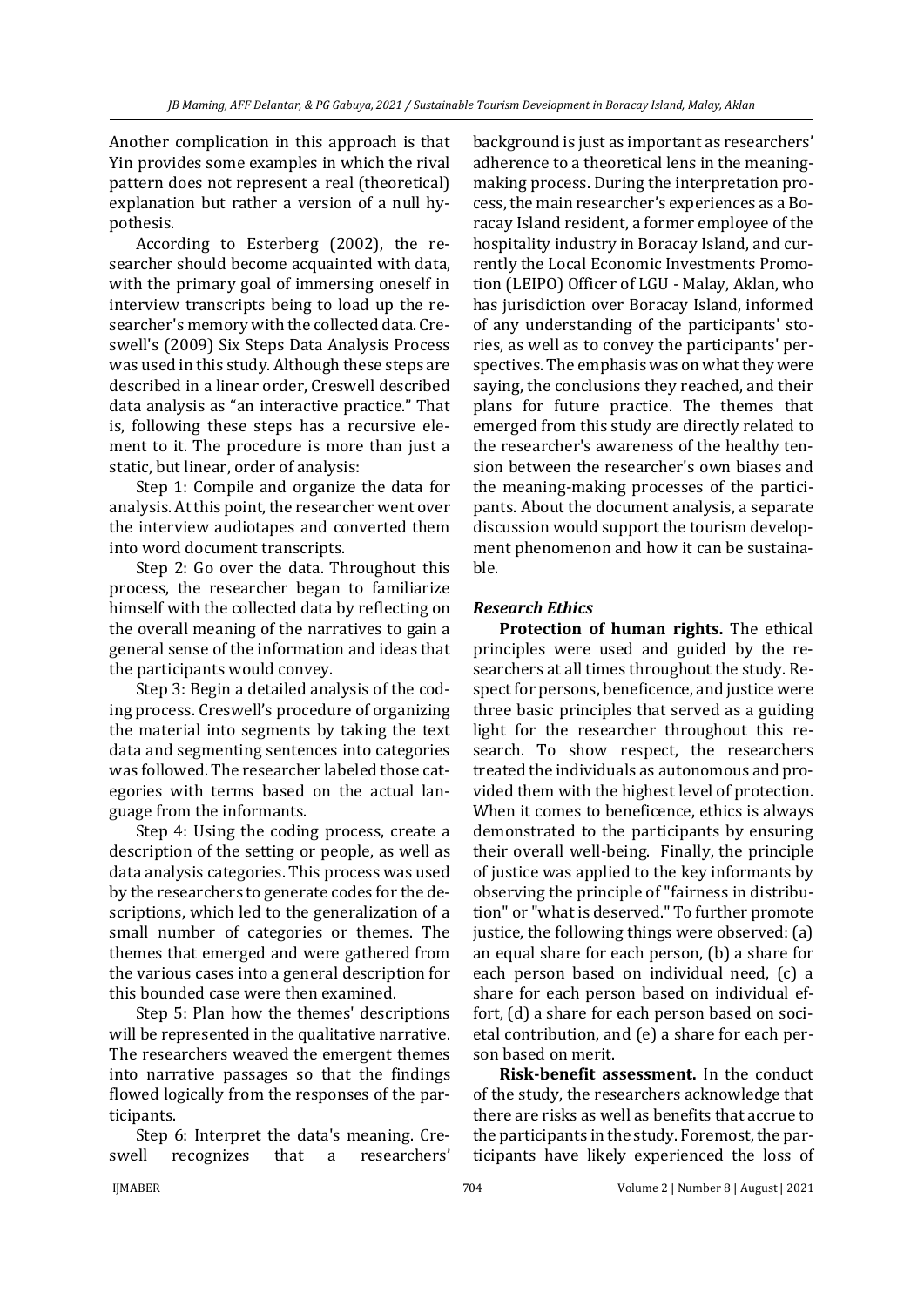time, the feeling of apprehension as well as discomfort when they participated in the proposed research process, and they were hesitant to decide whether to participate. Key Informants might think that it was a disturbance to their work or it could be cumbersome to them. They need enough time to participate because some people do not like to listen and do not like to answer questions. Others were willing to participate but needed more time to finish the interview. Instead of finishing the interview that day, they tend to finish it the next day. They may experience fatigue while searching for comments and suggestions, but they will be unable to immediately compose their thoughts or share their opinion because the majority of them are preoccupied with their major work activities in their offices. Some were hesitant to provide accurate information because they were concerned that telling the truth would jeopardize their job status, making them fearful of future problems or entanglements. There is also stress in recalling traumatic or stressful events during a specific activity, which causes some level of suffering among participants and necessitates an extended period of flashbacks. Recalling is a part of data collection. This process causes them to experience boredom, mental discomfort, and anxiety. Even so, they would be able to express their concerns, gripes, and so on through their comments and suggestions. They are also excited to be a part of the study. This made them feel at ease and satisfied because they could assist the researcher by providing various data points as the basis for the researcher's recommendations.

**Content, comprehension, and documentation of informed consent.** A semi-structured interview guide was created to help gather relevant data for this study. This served as the foundation or guide for conducting interviews with key informants. It gives key informants enough information about the study to allow them to make an informed, voluntary, and rational decision to participate. The researchers informed them of the time and type of data required for the study, as it will be an important area of reliable research.

At the start of the study, the researchers and key informants established a flow to address issues related to the sustainable tourism

development of Boracay Island for data management. It was completed to save time and effort. The importance of the data produced and preserved in a clear, usable format was explained to the participants. These also include the study objectives, as this is the primary reason that participants can clearly understand the research studies as well as the procedures for data collection. A well-described data collection process has been emphasized in any innovative treatment to make them understand that the data collection procedure is one of the most important stages in researching to have the best research design. Furthermore, to avoid difficulties in the study, the key informants were made aware of the nature of the commitment or a timeframe to monitor the expected time commitment at each point of contact and the number of contacts within the given period. The researcher assigned the committed schedules, and the participants were informed of how they were chosen during the selection process, as well as the number of people who would participate. They were informed that no one is sponsoring the study because it is the proponent's voluntary research. Concerning the risks and benefits that would be accrued, participants were advised to clearly understand the risks that could jeopardize the achievement of one or more objectives, as well as the specific benefits that can be obtained. Furthermore, they were given information that was beneficial to them as well as an appropriate alternative treatment procedure that was beneficial to the study. Concerning the study's compensation, participants were informed that the study did not involve any monetary transaction and did not compensate individuals who participated in the research. They were also given the assurance that the management study's confidentiality or privacy would be protected, as well as its secrecy. Anent to this, the study's participants were informed that voluntary informed consent was required for a subject's participation. Participation in this study was entirely voluntary, and failure to volunteer would result in no penalty or loss of benefits. In addition, prospective participants were informed that once they consented, they had the right to withdraw from the study or withhold any specific piece of information. Furthermore,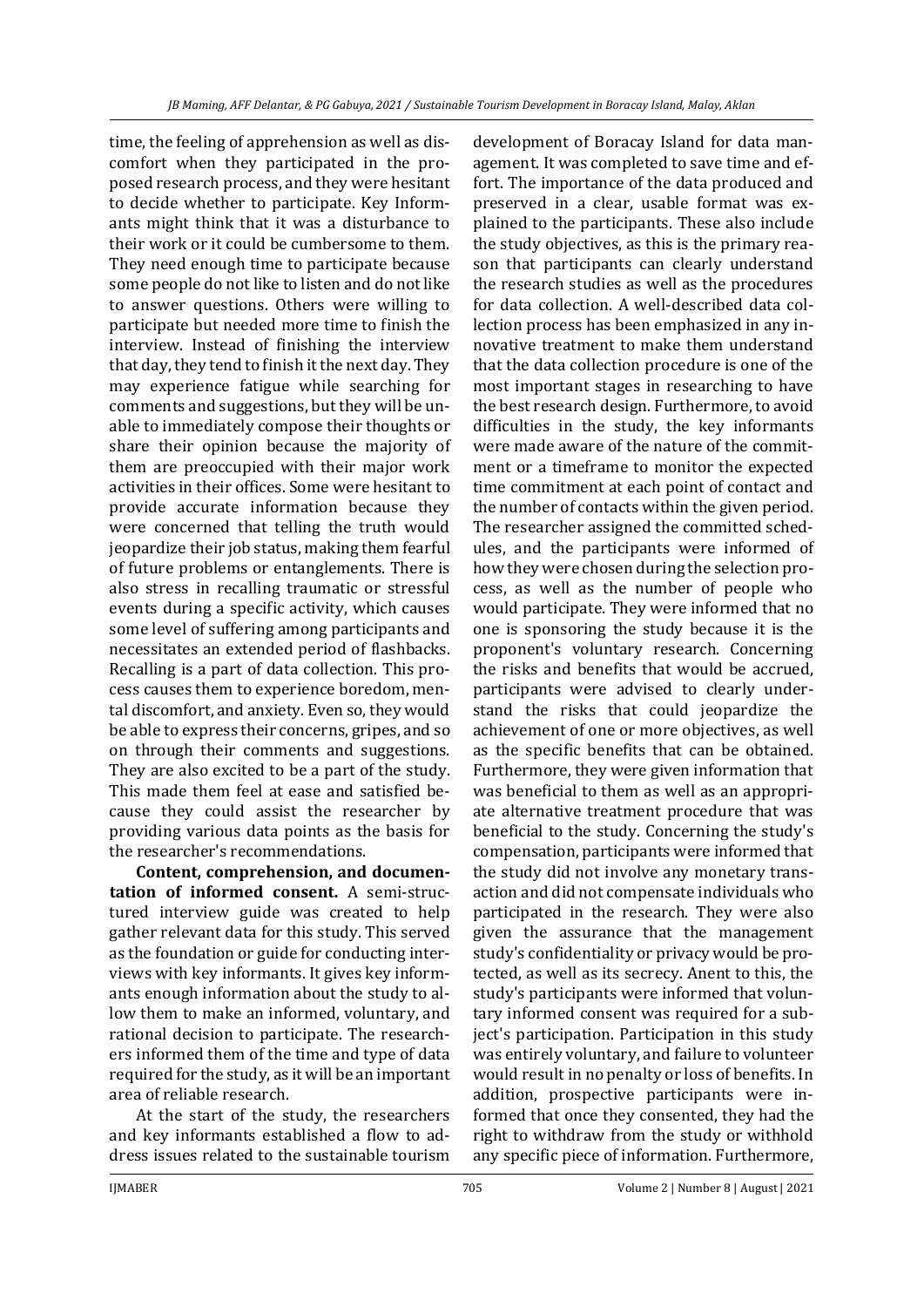the researcher has informed the participants that if they have any questions or concerns about their role or rights, they should seek information, provide input, or file a complaint about this study. The researcher also informs the participants of who they can contact if they have any further questions, comments, or complaints.

**Permission to access private information.** Before conducting the interview, the researchers obtained permission and authorization from the Dean of College of Managament, Business, and Accountancy, Ground Commander of the Boracay Island Inter-Agency Task Force, the Acting Municipal Mayor of Malay, Aklan, and the heads of offices to access private information from the participants. Access to Private Information authorization was obtained separately and will not be included in the Consent Form. Furthermore, the participants were thoroughly briefed on the authorization. According to the Consent Form, the researchers was the only person authorized to access any study information for the University's use only.

**Confidentiality procedures.** Confidentiality and privacy were strictly adhered to. Measures and guarantees are required to protect the privacy and confidentiality of participants' information, as specified in data collection methods, including data protection plans. It is critical to maintaining the confidentiality of all information to protect the study's participants and management at all levels. To ensure the confidentiality of the study's participants, codes and anonymity were assigned to the study's area. In addition, the key informants were informed that their names would not be mentioned in the final presentation or manuscript of the research paper to maintain confidentiality at all times.

**Debriefings, communications, and referrals.** The researchers felt that debriefings, communications, and referrals were unnecessary during and after the study because no participant experienced stress while recalling traumatic or distressing events, causing them to become weak due to flashbacks and the recall of embarrassing moments. In addition to being gracious and polite, the researcher asks questions in a very tactful manner. Following the

completion of data collection, a debriefing was held to allow participants to air their concerns, complaints, or even gripes. If a psychologist is available for the participants, the researcher will make contact with them. Communicating with them is a huge help in recovering what happened in the past and making them more effective in their studies.

**Conflict of interest.** The researchers declared no conflict of interest because the interview was conducted through a third party to avoid any unfavorable feelings, apprehension, or whatever, despite being a stakeholder, resident, and LGU-Malay employee. The key informants were informed that participation is entirely voluntary and that no penalty will be imposed for those who do not respond, implying that there will be no coercion during and after the study's completion.

**Incentive or compensation.** Given that the research only entails answering questions from an interview guide, no incentives or compensation have been provided to study participants.

**Researcher's Reflexivity and Trustworthiness.** As part of the qualitative research design, this study used a reflexive journal in which the interviewer logs the details of how he may be influenced in the questioning and proving of each interview. The diary made the interviewer more aware of his prejudices and subjectivities, while also better informing the researcher about the impact of these influences on the credibility of the research findings. In qualitative research, trustworthiness defines quality criteria in terms of credibility, transferability, dependability, and confirmability (Lincoln and Guba, as cited by Triharne and Riggs, 2015). Trustworthiness was established in this study through qualitative data collection, analysis, and interpretation. Triangulation was used to demonstrate that the findings of the research study are plausible (Nowell, et.al, 2017). Furthermore, data triangulation was used in this study, with data from five sources: 1) Documents such as President Rodrigo R. Duterte's Executive Order No. 53 and other Presidential Proclamations and Letters of Instruction, Medium-Term Boracay Action Plan 2018-2022, Comprehensive Land Use Plan of LGU-Malay, Malay Public-Private Partnership (PPP) Code, Aklan, Medium Term Boracay Action Plan, and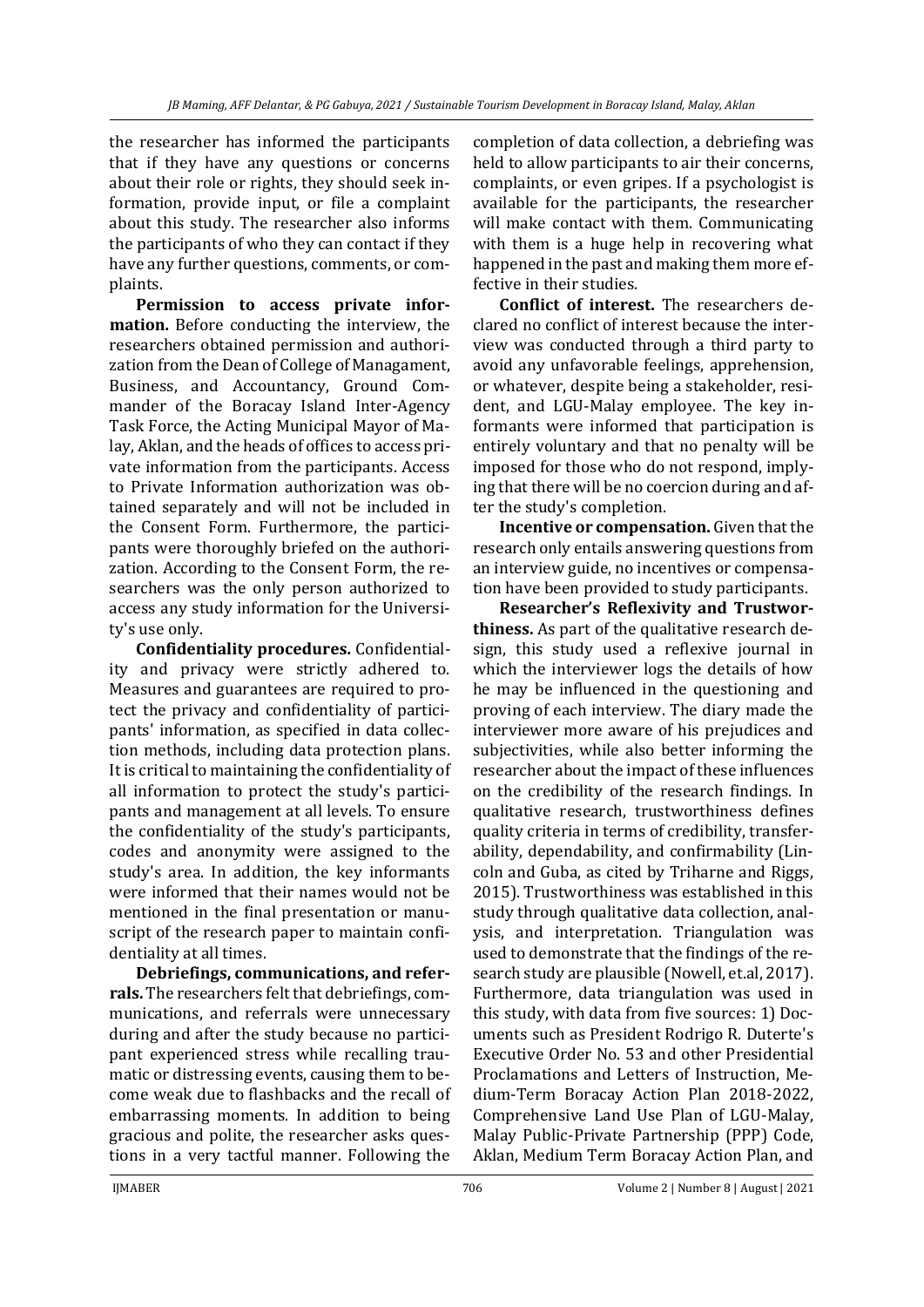The Master Plan for Tourism crafted by worldrenowned architect, Architect Felino "Jun" Plafox, Jr. and Associates, 2) online website records, such as those found on the Department of Tourism's (www.dot.gov.ph) and the Department of Environment and Natural Resources [\(www.denr.gov.ph\)](http://www.denr.gov.ph/) websites [\(www.denr.gov.ph\)](http://www.denr.gov.ph/), 3) in-person interviews, 4) direct observations, including the researcher's narrative log (transcription), observation and photo journals, and artifacts such as newspaper and magazine clippings A detailed description of the findings demonstrate transferability. The data collected from participants ensure the study's dependability. Confirmability is reflected in the data interpretation of the data-driven findings. To provide a rationale for the decision, the researcher created an audit trail that highlighted procedures in the data analysis. This contributes to the argument that the findings accurately represent the responses of key informants.

# **Results and Discussion**

**Aim Number 1. What are the experiences of the key informants relative to the ongoing sustainable tourism development in Boracay Island in terms of Infrastructure; Economic; Environment; Governance; and Socio-cultural aspects?**

The informants opined and keenly experienced that infrastructures such as the drainage system, sewer asset realignment, and 21-kilometer long with 12 meters width path walks and drainage road networks were gradually implemented very satisfactorily.

According to the informants, economic development is being implemented satisfactorily because it funds government programs, projects, and activities, sustains livelihoods/jobs for locals/residents, empowers locals/residents of the island by establishing a business, sending their children to private schools, and nearby colleges, building their own houses and purchasing property in neighboring countries.

The key informants to environmental phenomenology had very positive experiences with the ongoing government rehabilitation program in terms of air quality, water quality, road widening and expansion, drainage system

alignment, coastal condition, flora and fauna, and water sports activities.

It revealed that there is an improved state of livability on the ecological system of tourists, locals, and nature regarding the surrounding air, sea, land, and drinking water, including sanitation and pollution mitigation, which included the following events: coastal protection and conservation, solid waste management, community cleanliness, local environmental laws, and ordinances.

The national governance, laws, and policies implemented as followed by the province of Aklan and the Municipality of Malay show satisfactorily implemented in its administration and management of resources, particularly in terms of how they plan and implement the various programs and projects as services to the people with the generation and expenditure of funds by the province of Aklan and the Municipality of Malay.

The key informants mostly discuss the reasonably well-implemented socio-cultural aspects of Boracay Island's peace and order situation, residents' health conditions, locals' food needs, education and acculturation, and social services. Furthermore, the socio-cultural aspect had an impact on their lifestyle, culture, values, and parties as a result of their extensive exposure, high cost of living, unequal wealth distribution, displacements and in-migration, and tourism leaks to LGU-Malay as perceived by residents/locals. It is critical to the longterm socio-cultural development of the residents and locals.

**Aim Number 2. How do the stakeholders or key informants react to the government programs on the rehabilitation of Boracay Island in terms of infrastructure, economic, environmental, governance, and socio-cultural aspects?**

The key informants' experiences with ongoing tourism development in terms of infrastructure, economic, environment, governance, and socio-cultural aspects revealed that infrastructure development is being implemented very satisfactorily; economic development is being implemented satisfactorily; environmental development is being implemented satisfactorily, and governance development is being implemented satisfactorily.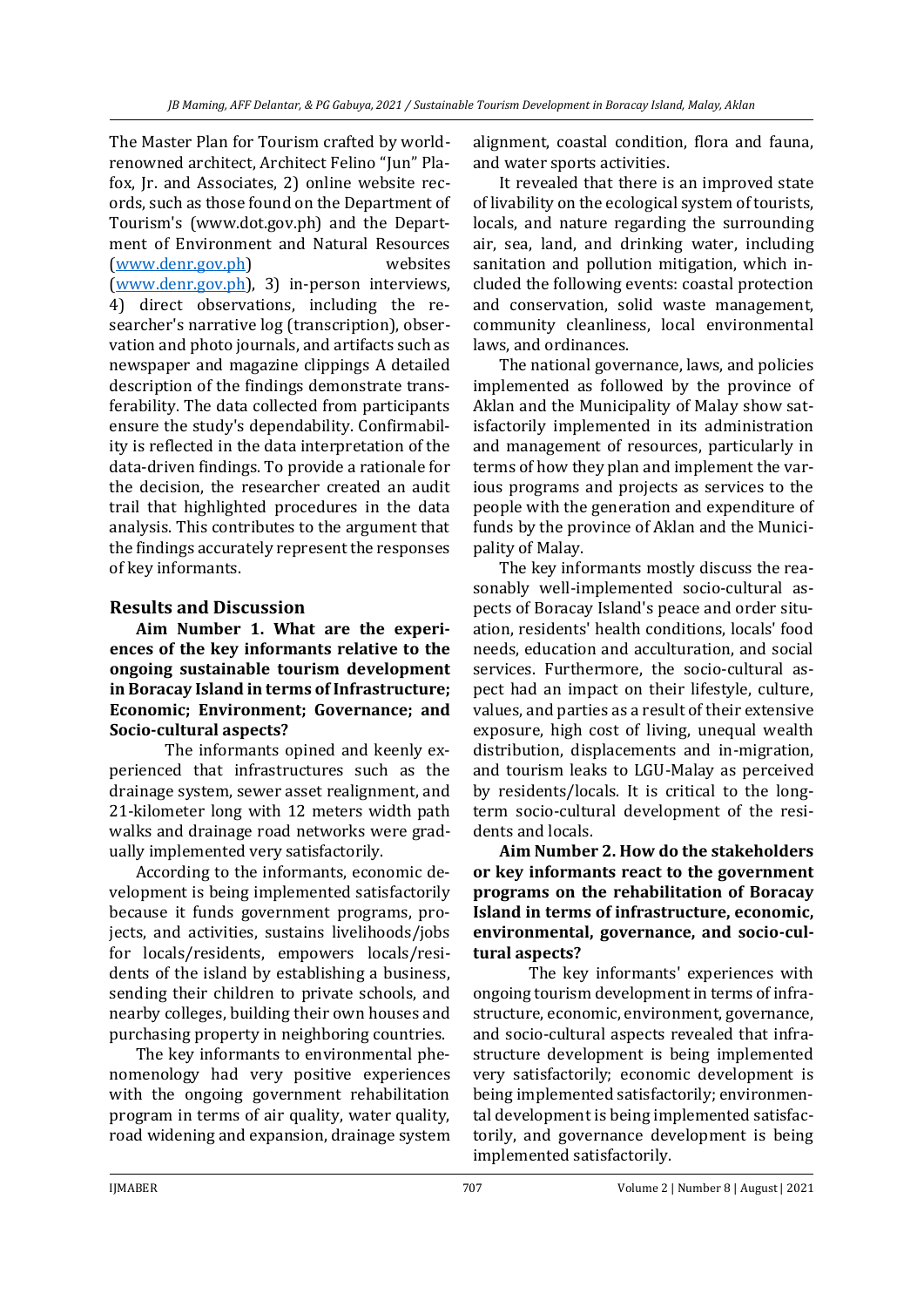### **Aim Number 3. What are the effects of the ongoing rehabilitation of Boracay Island on the stakeholders?**

The implementation of the government rehabilitation project is well done; the effects of the government rehabilitation are well done, and other factors that promote sustainable tourism development are well done.

#### **Aim Number 4. What are the gaps and challenges in sustainable tourism development in Boracay Island?**

The following gaps and challenges were identified: Lax Policy Implementation, Slow Treasury Fund Release, and Ease of Doing Business on the part of the LGU – Malay; Inadequate Tourist Services, Transportation, and High Cost of Living, and Stakeholders are concerned about tainted values, a noisy environment, and a hospital that lacks medical equipment, medicine, and competent medical personnel.

### **Aim Number 5. What are the other perceived factors that can further facilitate the sustainable tourism development of Boracay Island?**

Among the perceived factors that can facilitate the sustainable tourism development of Boracay Island are the formation of the Boracay Inter-Agency Task Force (BIATF), which did proper planning, received adequate funding, was guided by the strong political will of all government agencies, and had active cooperation and collaboration from stakeholders.

# **Conclusion**

According to the findings, the ongoing tourism development of Boracay Island is well implemented in terms of government rehabilitation projects, the effects of rehabilitation on stakeholders, and other factors such as the formation of a Task Force, proper planning, adequate funding, strong political will, and active participation of stakeholders. However, gaps and challenges such as lax policy implementation, slow treasury fund release, and ease of doing business have resulted in issues with tourist services, transportation services, high cost of living, corrupted values, a noisy environment, a lack of hospital facilities, medicine, and competent personnel, a lack of public access to the beach, high prices of basic commodities, and a lack of housing facilities.

### **Recommendation**

The researchers proposed a theory for Boracay Island's Sustainable Tourism Development, which can be found in the Appendix. This theory is intended to address the issues in Boracay Island tourism to improve the current state of the industry and ensure its long-term development. When this is realized in the future, it will complement the current rehabilitation efforts to attract more tourists and increase Boracay Island's revenue.

# **Acknowledgment**

God sent several people and organizations played a decisive role in my success and I would like to take this opportunity to thank them:

My parents, Clerio Candelario Maming and Leticia Loquinto Bernabe for the gift of life. My siblings: Nonieta, Honoria, Alita, Rene, Celia, Milky, and Junly despite abject poverty we keep on dreaming and reaching these dreams. Cebu Institute of Technology University for opening their door to hone my knowledge and skills in public administration and management. Dr. Alexander Franco Delantar, Dean of College of Management, Business, and Accountancy for his amiability and his readily available support during the conduct of the study. Dr. Patricio G. Gabuya for his guidance, partnership, and foundational support throughout the conduct of the study. Dr. Froilan D. Mobo for his trust, support, and the gift of friendship, whose roots are from Aklan. Malay College and the LGU-Malay family especially the former Mayor Ceciron S. Cawaling for giving me a chance to be a part of LGU-Malay and to our Acting Municipal Mayor, Frolibar S. Bautista for his support during the conduct of the study. The key informants of the study were instrumental in giving light to the problem that was undertaken. Goshen School of Technology and Humanities, Inc for all the resources shared to the researchers, and to the amiability of this couple, Dr. Eugene E. Toring and Dr. Kimberly N. Toring for sharing their home during the finality of the study. Your gift of friendship and help showered to me will not be forgotten. Pro Deo Et Patria!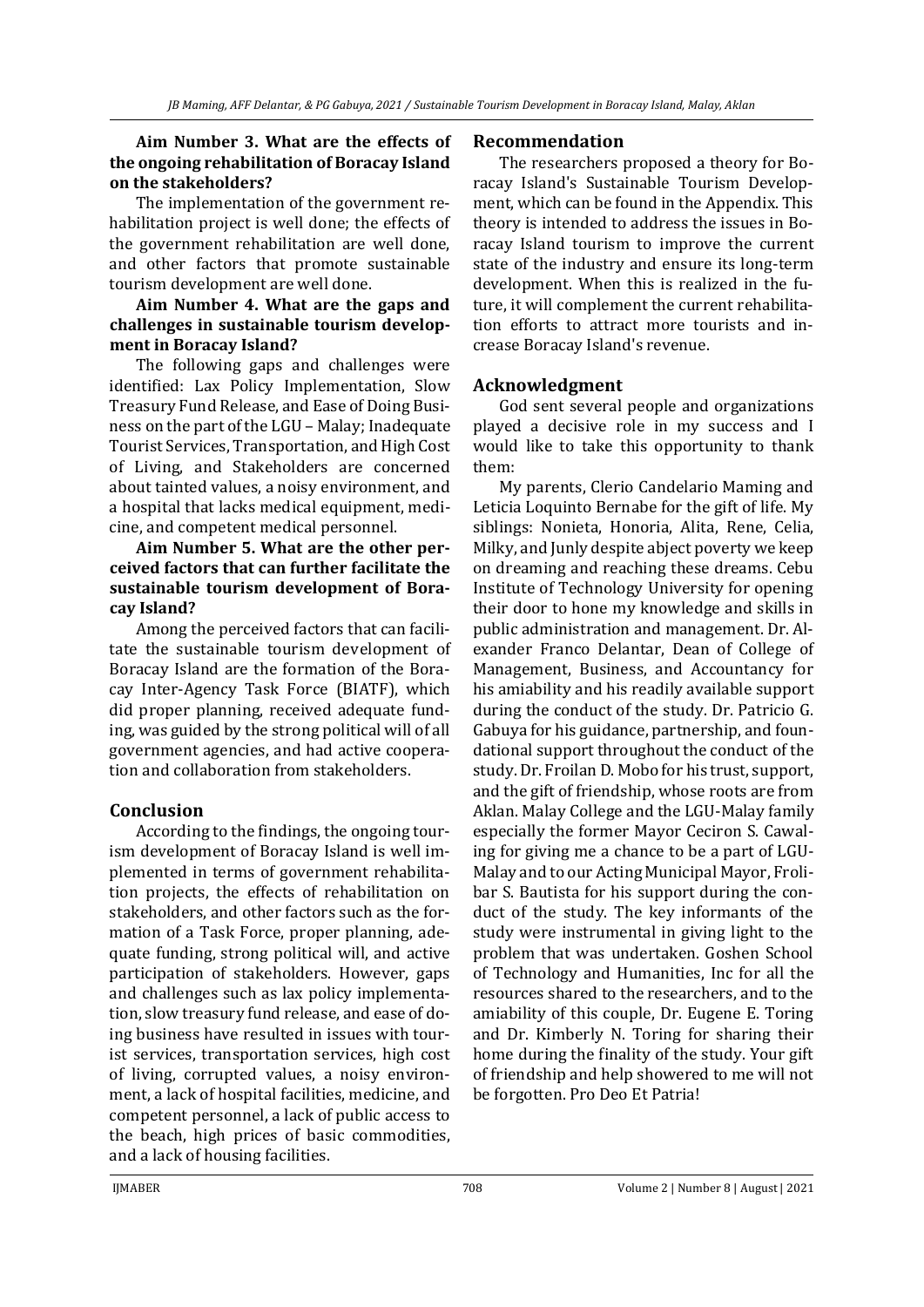### **References**

- 3GE E-Learning. (2019). *3GE collection on tourism: Sustainable tourism development*. USA: New York.
- Aurini, J. D., Heath, M., & Howells, S. (2016). *The how-to of qualitative research*. Thousand Oaks, CA: Sage Publications.
- Baxter, P., & Jack, S. (2008). Qualitative Case Study Methodology: Study Design and Implementation for Novice Researchers. *The Qualitative Report*, *13* (4), 544-559. Retrieved from: [https://nsuworks.nova.edu/tqr/vol13/iss4/](https://nsuworks.nova.edu/tqr/vol13/iss4/2) [2](https://nsuworks.nova.edu/tqr/vol13/iss4/2)
- Briedenhann, J. (2007). The role of the public sector in rural tourism: Respondents' views, *Current Issues in Tourism*, Vol. 10 (6), pp. 584-607.
- Bohulano, N. (2012). *Tourism in Boracay Island: Development stages and outcomes.* Unpublished dissertation, Central Luzon State University, Science City of Muñoz, Nueva Ecija.
- Boracay Compass. (Apr. 22, 2019). *The history of Boracay Island in the Philippines*, Asian History. Retrieved January 2, 2020. Available: [https://historycooperative.org/the-history](https://historycooperative.org/the-history-of-boracay-island-in-the-philippines/)[of-boracay-island-in-the-philippines/](https://historycooperative.org/the-history-of-boracay-island-in-the-philippines/)
- Bramwell, B. (2002). *Mass tourism, diversification, and sustainability in Southern Europe's coastal regions*. In B. Bramwell (Ed), Coastal mass tourism: diversification and sustainable development in Southern Europe, pp. 1-31, Clevedon: Channel View Publications.
- Butler, R. W. (1980). *The Concept of a Tourist Area Cycle of Evolution: Implications for Management of Resources*. Canadian Geographer, 24, 5 –16.
- Carter, R. (2004). Implications of Sporadic Tourism Growth: Extrapolation from the case of Boracay Island, the Philippines. *Asia Pacific Journal of Tourism Research*. Vol. *9*. 10.1080/1094166042000311264.
- Chili, Nsizwazikhona & Xulu, Ntobeko. (2015). The role of local government to facilitate and spearhead sustainable tourism development. *Problems and Perspectives in Management.* Volume *13*. 27-31.
- Creswell, J.W. (2003). *Research design: Qualitative, quantitative, and mixed-method approaches* (2nd ed.). Thousand Oaks, CA: Sage.
	- \_\_\_\_\_\_\_\_\_\_\_\_. (2007). *Qualitative inquiry and research design: Choosing among five approaches* (2nd. Ed.), Thousand Oaks, CA: Sage Publications.
- \_\_\_\_\_\_\_\_\_\_\_\_. (2012). *Educational research, planning, conducting,a nd evaluating quantitative and qualitative research (4th ed.) (2012*). USA: Pearson Education, Inc.
- \_\_\_\_\_\_\_\_\_\_\_\_. (2013). *Qualitative Inquiry & Research Design: Choosing among Five Approaches (3rd ed.*). Thousand Oaks, CA: SAGE.
- \_\_\_\_\_\_\_\_\_\_\_\_. (2014). *Research Design: Qualitative, Quantitative and Mixed Methods Approaches (4th ed.).* Thousand Oaks, CA: Sage.
- Creswell, J. W., & Poth, C. N. (2018). *Qualitative inquiry and research design: Choosing among five approaches*(4th ed.). Thousand Oaks, CA: Sage Publications.
- Darburry, R. (Ed.). (2018). *Research methods for tourism students*, New York: Routledge.
- DENR (2008) *Borocay Environmental Master Plan (BEMP)*. Department of Environment and Natural Resources, Philippines: DENR.
- DENR-ERDB. (Jan. June 2018). Saving Boracay. *Canopy International.* Vol. *44*, No. 1.
- DENR EMB. (2014). *Water quality monitoring report Boracay island coastal water*. DENR – EMB Region 6.
- DILG (2018). *Año to LGU in Boracay: Cooperate with the investigation being conducted by DILG.* Accessed February 15, 2020. Retrieved from: [https://www.dilg.gov.ph/news/Ao-to-LGU](https://www.dilg.gov.ph/news/Ao-to-LGU-in-Boracay-Cooperate-with-the-investigation-being-conducted-by-DILG/NC-2018-1029)[in-Boracay-Cooperate-with-the-investiga](https://www.dilg.gov.ph/news/Ao-to-LGU-in-Boracay-Cooperate-with-the-investigation-being-conducted-by-DILG/NC-2018-1029)[tion-being-conducted-by-DILG/NC-2018-](https://www.dilg.gov.ph/news/Ao-to-LGU-in-Boracay-Cooperate-with-the-investigation-being-conducted-by-DILG/NC-2018-1029) [1029](https://www.dilg.gov.ph/news/Ao-to-LGU-in-Boracay-Cooperate-with-the-investigation-being-conducted-by-DILG/NC-2018-1029)
- DOT (2008a). *Boracay Island Comprehensive Land Use Planning (CLUP)*: Volume I Department of Tourism, Philippines: Boracay Island.
- DOT (2008b) *Boracay Island Comprehensive Land Use Planning (CLUP)*: Volume II Department of Tourism, Philippines: Boracay Island.
- DOT VI Report (Mar. 23, 2018). *Oplan save Boracay*. Department of Tourism Region VI.
- Emerson, R., Fretz, R., & Shaw, L. (1995). *Writing ethnographic fieldnotes*. Chicago: University of Chicago Press.
- Esterberg, K. (2002). *Qualitative methods in social research*. McGraw Hill, Boston.
- Executive Order No. 377, series of 2004.
- Executive Order No. 706, series of 2008.
- Executive Oder No. 53, series of 2018.
- Flyvbjerg, B. (2011). Case study. In Norman K. Denzin & Yvonna S. Lincoln (Eds.), *The Sage handbook of qualitative research* (4th ed., pp.301- 316). Thousand Oaks, CA: Sage.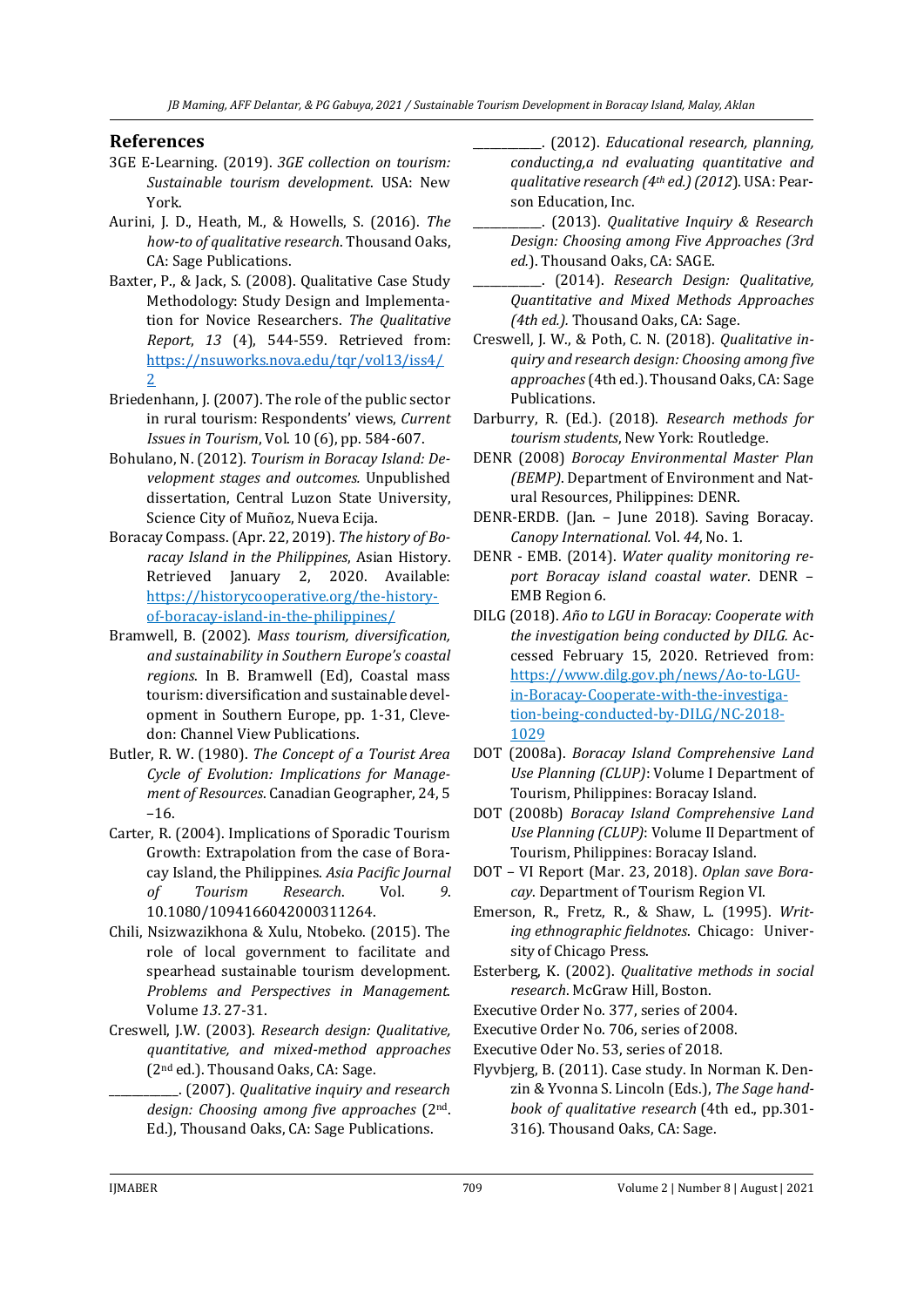- Gabuya, P. G. (1993). *Project development and management manual,* Cebu City: DILG Regional Office No. VII.
- Gatchalian, W. (2018). *Creation of Boracay Island development authority proposed*. Accessed February 15, 2020. Retrieved from: [http://win](http://wingatchalian.com/news/creation-of-boracay-island-develop-authority-proposed/)[gatchalian.com/news/creation-of-boracay-is](http://wingatchalian.com/news/creation-of-boracay-island-develop-authority-proposed/)[land-develop-authority-proposed/](http://wingatchalian.com/news/creation-of-boracay-island-develop-authority-proposed/)
- Glaser, B., & Strauss, A. (1967). *The Discovery of Grounded Theory: Strategies for Qualitative Research*. Mill Valley, CA: Sociology Press.
- Hall, C.M. (2000). *Tourism planning: Policies, processes, and relationships*, Harlow: Prentice-Hall.
- Hammersley, M. (2013). *The myth of research-based policy and practice*, Thousand Oaks, CA: Sage Publications.
- International Council for Local Environmental Initiatives (ICLEI). Jayawardena, C. (2003). Sustainable tourism development in Canada: Practical challenges, *International Journal of Contemporary Hospitality Management*, Volume *15* (7), pp. 408-412.
- Kvale, S. (1996). *Interviews. An introduction to qualitative research interviewing.* Thousand Oaks, CA: Sage Letter of Instructions No. 1298, series of 1983. LGU – Malay[. http://malay.gov.ph/in](http://malay.gov.ph/index.php)[dex.php](http://malay.gov.ph/index.php)
- Limates, V.G. (2013). *Coastal water dynamic in relation to the governance of mangrove swamps in Boracay Island, Malay, Aklan, Philippines*. Unpublished dissertation, University of the Philippines Los Baños, Philippines.
- Maguigad, V., D. King, & A. Cottrell. (2015). *Political Ecology, Island Tourism Planning, and Climate Change Adaptation on Boracay, Philippines*, Urban Island Studies, 1. Accessed January 2, 2020. Retrieved from: [http://www.urban](http://www.urbanislandstudies.org/)[islandstudies.org/](http://www.urbanislandstudies.org/)
- Mckercher, B. (2003). Testing a cultural tourism typology, *International Journal of Tourism Research*, Volume *5* (1), pp. 45-58
- Merriam, S. B. (Ed.). (2002). *Qualitative research in practice: Examples for discussion and analysis*. San Francisco, CA: Jossey-Bass
	- \_\_\_\_\_\_\_\_\_\_\_\_\_\_\_\_. (2009). *Qualitative research: A guide to design and implementation* (2nd ed.). San Francisco, CA: Jossey-Bass.
- Miles, M. B., & Huberman, A. M. (1994). *Qualitative Data Analysis: An Expanded Sourcebook.* Thousand Oaks, CA: Sage Publications.
- NEDA. (2017) *Philippine development plan 2017 – 2022 abridged version*. Philippines: Pasig City.
	- \_\_\_\_\_\_\_. (2018). *Medium-Term Boracay Action Plan*. National Economic Development Authority, Region 6 Western Visayas, Fort San Pedro Drive, Iloilo City.
- \_\_\_\_\_\_\_. (2019) *Inter-agency Task Force Adopts Boracay Action Plan*. Retrieved February 27, 2020. Available: [http://www.neda.gov.ph/inter](http://www.neda.gov.ph/inter-agency-task-force-adopts-boracay-action-plan/)[agency-task-force-adopts-boracay-action](http://www.neda.gov.ph/inter-agency-task-force-adopts-boracay-action-plan/)[plan/](http://www.neda.gov.ph/inter-agency-task-force-adopts-boracay-action-plan/)
- \_\_\_\_\_\_\_. (2019). *Medium Term Boracay Action Plan 2018* – 2022. National Economic Development Office, Philippines: Pasig City.
- Nowell, J.M. et al. (2017). Thematic Analysis: Striving to Meet the Trustworthiness. *International Journal of Qualitative Methods*, Vol. *16*, No. 1- 13. Retrieved January 3, 2020. Available: [https://jour](https://journals.sagepub.com/doi/pdf/10.1177/1609406917733847)[nals.sagepub.com/doi/pdf/10.1177/160940](https://journals.sagepub.com/doi/pdf/10.1177/1609406917733847) [6917733847](https://journals.sagepub.com/doi/pdf/10.1177/1609406917733847)
- Ong, Lei & Storey, Donovan & Minnery, John. (2011). *Beyond the Beach: Balancing Environmental and Socio-cultural Sustainability in Boracay, the Philippines.* Tourism Geographies. 13. 549- 569. 10.1080/14616688.2011.590517.
- Orolfo, A. O. (2019). *Boracay rehabilitation updates.* National Task Force Boracay, Boracay Operation Center, Casa Pilar, Boracay Island, Malay, Aklan.
- PAPI. (Dec. 2019). Travel, tourism is PH largest sector in 2018 *In The Publisher.*
- Palafox, P.A. (Mar. 2018). *Boracay: Towards an environment-friendly and sustainable tourism.*  The Manila Times. Accessed January 12, 1976. Retrieved from[: https://www.ma](https://www.manilatimes.net/2018/03/15/opinion/analysis/boracay-towards-an-environment-friendly-and-sustainable-tourism/386331/386331/)[nilatimes.net/2018/03/15/opinion/analy](https://www.manilatimes.net/2018/03/15/opinion/analysis/boracay-towards-an-environment-friendly-and-sustainable-tourism/386331/386331/)[sis/boracay-towards-an-environment](https://www.manilatimes.net/2018/03/15/opinion/analysis/boracay-towards-an-environment-friendly-and-sustainable-tourism/386331/386331/)[friendly-and-sustainable-tour](https://www.manilatimes.net/2018/03/15/opinion/analysis/boracay-towards-an-environment-friendly-and-sustainable-tourism/386331/386331/)[ism/386331/386331/](https://www.manilatimes.net/2018/03/15/opinion/analysis/boracay-towards-an-environment-friendly-and-sustainable-tourism/386331/386331/)
- Palafox and Associates. (June 2018) *Malay master plan for tourism*. 5/F PCCI Corporate Center, 118 L.P. Leviste St., Salcedo Village, Makati City 1227.
- Patton, M. Q. (1987). *How to use qualitative methods in evaluation*. London, England: Sage.
	- \_\_\_\_\_\_\_\_\_\_\_\_\_. (1990). *Qualitative evaluation and research methods* (pp. 169-186). Beverly Hills, CA: Sage.